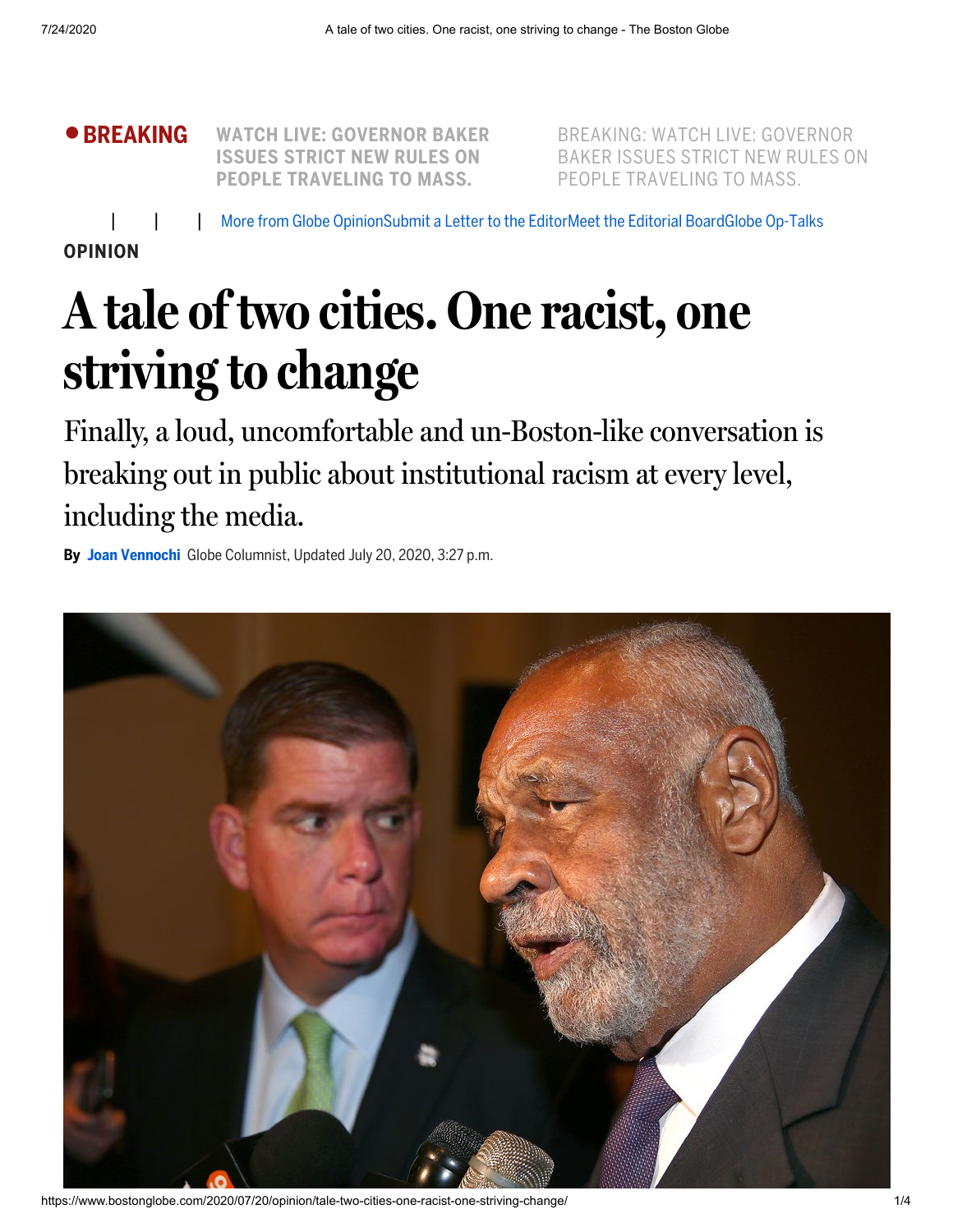After he addressed the Greater Boston Chamber of Commerce in 2016, Fletcher Wiley (right) spoke to the media alongside Mayor Marty Walsh. PAT GREENHOUSE

On the night in May 1994 when Fletcher H. "Flash" Wiley was inducted as the first Black chairman of the Greater Boston Chamber of Commerce, the Boston Globe prepared a story to mark that turning point in city history.

Somehow, the file photo published with the first edition story showed Wiley wearing a sleeveless basketball [jersey. How it happened is lost to time. When the presses rolled,](https://www.newspapers.com/newspage/440622064/) the business editor was at the chamber dinner. When he returned to the newsroom and saw the photo, it was replaced with one showing Wiley in a jacket and tie. The original choice was attributed to laziness and ineptitude. Today it seems more sinister; it's hard to imagine the same photo being pulled for a white chamber official.

All these years later, Wiley said he wasn't upset — although his wife was — and he's still not angry about it. A graduate of the US Air Force Academy and Harvard Law School, he said he also loves basketball and saw the photo as "common currency." As the incoming chamber chair, he wanted to be seen "not just as a buttoned-down, brown-shoe business person. I wanted to be a human being, an African-American human being. I always played true to self."

In a way, that story illustrates the last three decades in Boston: Nods to diversity and signs of progress, undercut by institutional racism, and acceptance of it by many. Fed by two pandemics — the coronavirus and blatant racism, demonstrated in the Minneapolis police killing of George Floyd in May — there's finally more urgency about ending the pattern.

"It's morning in Boston," said Colette [Phillips](https://www.cpcglobal.com/), a Black entrepreneur and president of her own communications agency, who came to the city in the 1970s. "We have a new city. It's time for people of color to take the reins." For too long, she said, Black people waited patiently to be handed power that benefited only a few. Today, she believes in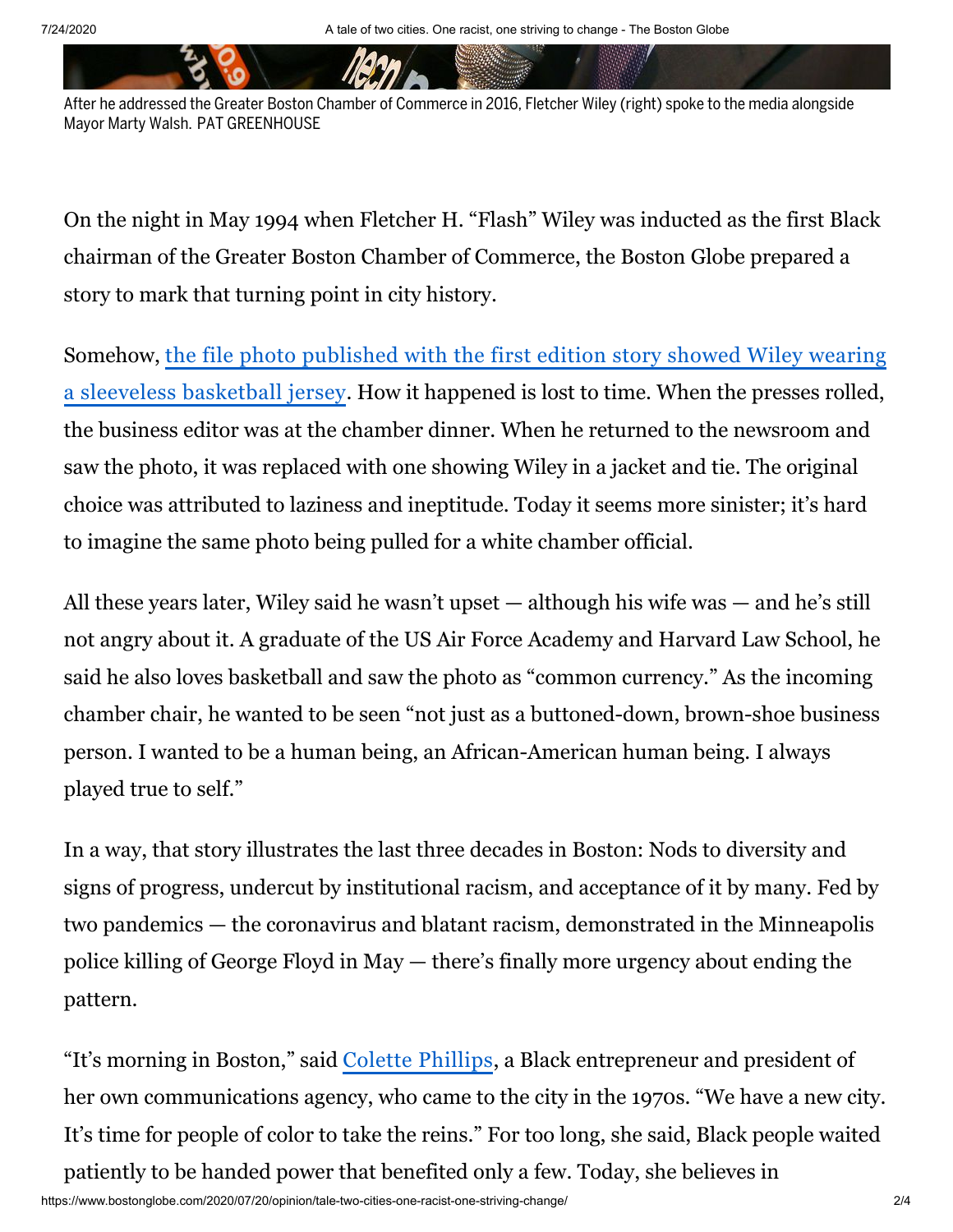"constructive disruption" that advances the cause of "us, we, and our, not me, mine, and I."

I reached out to Wiley because I've been thinking about what it takes to change the face and style of power. There was some progress when Deval Patrick won [election](http://archive.boston.com/news/local/politics/candidates/articles/2006/11/07/patrick_makes_history/) as the first Black governor of Massachusetts, in 2006. Then came the victories of US [Representative](https://www.bostonglobe.com/opinion/editorials/2018/09/04/political-earthquake-massachusetts-politics/DjRqC88CMrDjzXo4XAztFM/story.html?p1=Article_Inline_Text_Link) Ayanna Pressley, Suffolk County District [Attorney](https://www.bostonglobe.com/metro/2018/11/06/contested-races-for-decided-mass-counties/ZqYhxN69Yx6hOwHPGp7ZtJ/story.html?p1=Article_Inline_Text_Link) Rachael Rollins, and the women of color who now [dominate](https://www.boston.com/news/politics/2019/11/06/boston-city-council-female-and-minority-majority) the Boston City Council. But where power is wielded behind the scenes, seeking "common currency" is still the Boston way, and not just for people of color. The traditional path to acceptance required fealty to the city's dominant "tribes" — Yankee, Irish, Italian, and male. With the blessing of designated power brokers, others might get a seat. But it was never at the head, and the wrong words could send you to civic Siberia. That has to change.

Still, no one should forget how hard it must have been to carve out a spot in the establishment during those turbulent times when Boston students were being bused under court order in the name of racial justice. Wiley did it through the chamber; his wife, Benaree, did it as head of The [Partnership](https://www.thepartnershipinc.org/), a nonprofit dedicated to bringing professionals of color to Boston. Yet, all these decades later, power is not shared equally, and overt racism remains a problem. After all, Wiley's son, Pratt, who now runs The Partnership, [recently](https://www.bostonglobe.com/2020/06/06/business/george-floyd-protests-bring-me-too-reckoning-race/?p1=Article_Inline_Text_Link) told the Globe he always brings his ID when he leaves the house, even to walk the dog.

When I asked Flash Wiley how he could be so patient, he said he's not. "I've been banging on doors ever since I got to town," said Wiley, 78. "Not a day goes by when I don't do something that tries to advance the positions, either politically or business-wise, [of African-Americans in the city of Boston." Micho Spring, the](https://www.bostonchamber.com/about-us/media-center/weber-shandwicks-micho-spring-voted-in-as-next-board-chair-for-the-greater-boston-chamber-of-commerce/) new chamber chair and the first Latina to hold that position, said Wiley has been the "conscience of the business community," who behind closed doors has always told Boston's white power brokers more must be done.